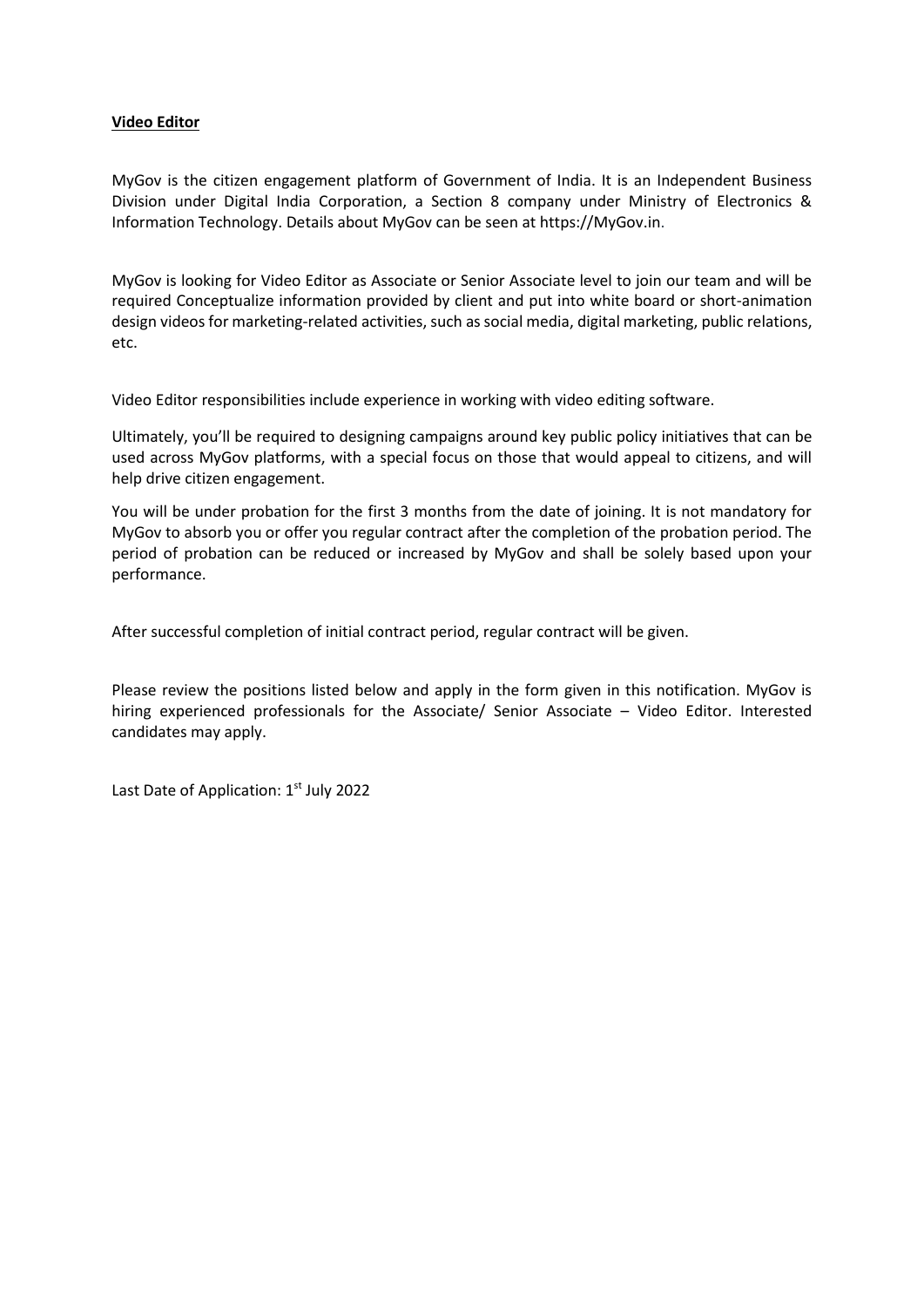# **Video Editor**

**Designation:** Associate/ Senior Associate

**Position**: 1

# **Qualifications & Experience**

**Education:** Diploma or degree in film, video production or communications

## **Experience:** 3-4 Years of experience

## **Roles and Responsibilities:**

Conceptualize information provided by client and put into white board or short-animation design videos for marketing-related activities, such as social media, digital marketing, public relations, etc.

- Work with client and Social Media Manager create brand-relevant and engaging videos.
- Obtains approval of concept/creatives by submitting rough layout for approval.
- Contribute to team effort by accomplishing related results as needed.
- Makes recommendations for improvements in content creation and design processes and assigned tasks pertinent to the design capability.
- Research and stay on top of video creation and editing trends.
- Use innovation to redefine a design brief within tight deadlines
- Establish and promote design guidelines, best practices, and standards
- Primary source, film footage from various govt and non-govt sources but also video shoots (we have a Studio and camera/editing equipment for small shoots).
- Combine visual footage with audio soundtrack (VO, effects, ambient sound, music) to create finished product.
- Strong collaboration skills: Discuss project timeline, narrative structure, story goals and more with writers and other colleagues

# **Additional requirements (Desirable):**

- Diploma or degree in film, video production or communications
- Experience working with video editing software
- Certification in Adobe Premiere
- Experience working on a film set
- Passionate about video, animation, and design with good knowledge in underlying principles.
- Ability to work independently.
- A creative and curious individual who can empathize with the end user and has UI/UX experience translate ideas and user stories into effective visual moving stories.
- A quick learner with a willingness to adapt creativity in a government culture.
- A strong background in developing layouts and video design for digital marketing activities.
- Certificate courses in Video Creation/Editing/ Multi-Media will be an added advantage.